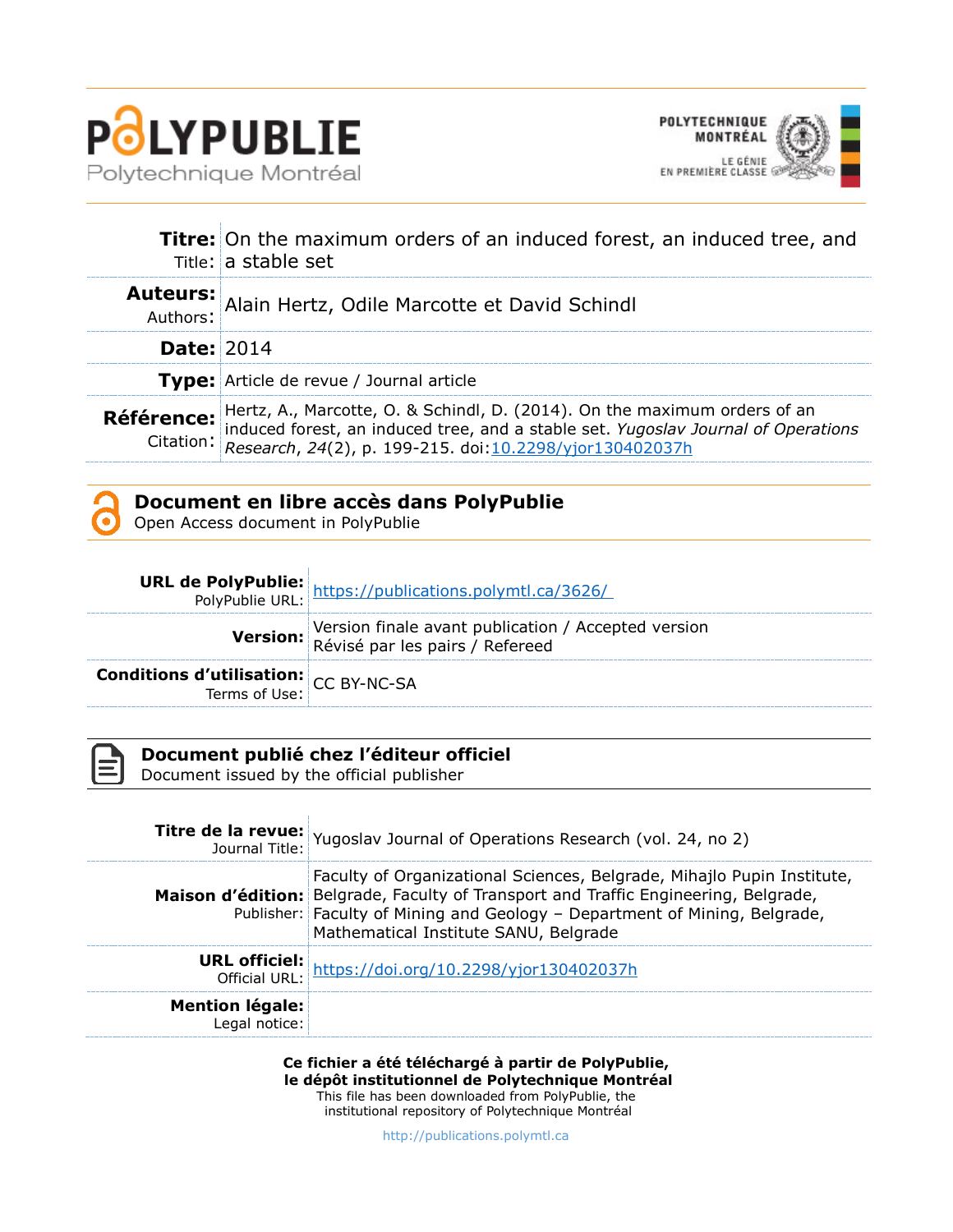Yugoslav Journal of Operations Research 24 (2014) Number 2, 199-215 DOI:10.2298/YJOR130402037H

# ON THE MAXIMUM ORDERS OF AN INDUCED FOREST, AN INDUCED TREE, AND A STABLE SET

Alain HERTZ

Département de mathématiques et génie industriel  $\acute{E}cole Polytechnique de Montréal$  $C.P.$  6079, succ. Centre-ville, Montréal, Canada H3C 3A7

Odile MARCOTTE GERAD, HEC Montréal and Département d'informatique, UQAM 3000 Côte-Sainte-Catherine, Montréal, Canada H3T 2A7 Odile.Marcotte@gerad.ca

David SCHINDL

Haute École de gestion de Genève Campus Battelle - Bâtiment F 7, route de Drize, 1227 Carouge, Suisse

Received: April 2013 / Accepted: September 2013

Abstract: Let G be a connected graph, n the order of G, and  $f$  (resp. t) the maximum order of an induced forest (resp. tree) in G. We show that  $f - t$  is at most  $n - \lfloor 2\sqrt{n-1} \rfloor$ . In the special case where n is of the form  $a^2 + 1$  for some even integer  $a \geq 4$ ,  $f - t$  is at most  $n - \lfloor 2\sqrt{n-1} \rfloor - 1$ . We also prove that these bounds are tight. In addition, letting  $\alpha$  denote the stability number of G, we show that  $\alpha - t$  is at most  $n + 1 - \lceil 2 \rceil$ √  $\overline{2n}$ ; this bound is also tight.

Keywords: Induced forest, induced tree, stability number, extremal graph theory. MSC: 05C05, 05C35, 05C69.

#### 1 INTRODUCTION

In this article, we study the relationship between three invariants of undirected graphs: the maximum order of an induced forest, the stability number, and the maximum order of an induced tree. Although bounds on invariants such as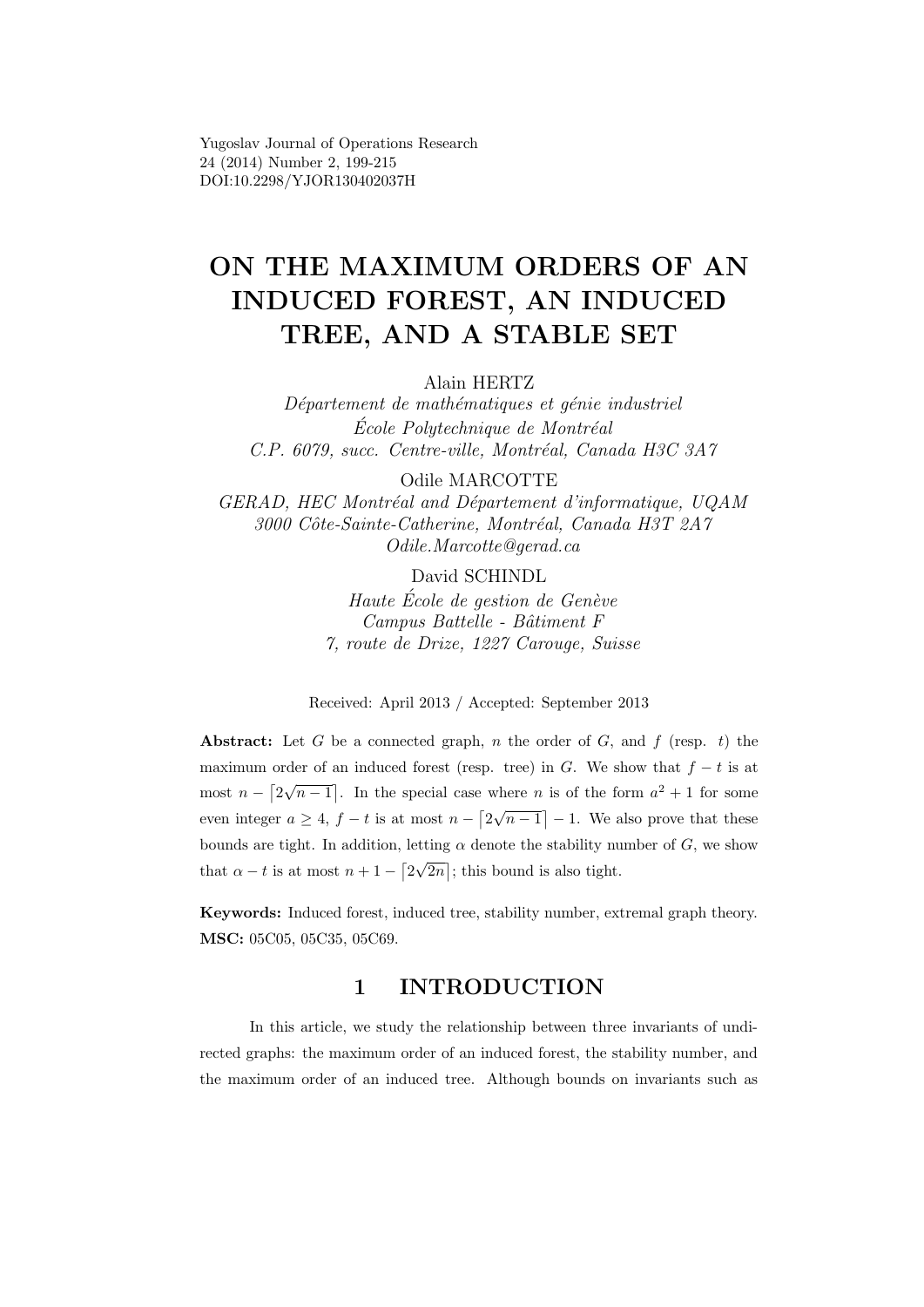these have been studied for a long time by graph theorists, the past few years have seen a surge of interest in the systematic study of linear relations (or other kinds of relations) between graph invariants. We focus our attention on the difference between the maximum order of an induced forest and the maximum order of an induced tree; also, we give an upper bound on this difference, and prove that it is tight. A similar but simpler proof allows us to bound the difference between the stability number and the maximum order of an induced tree. In this case, we also show that the bound is tight. The rest of this section deals with the relevant literature and some definitions. Section contains our results on forests, and Section the results on stable sets. We conclude in Section 2, Section 3, and Section 4 .

We now survey published work relevant to the present article. Erdős, Saks, and Sos [4] addressed the problem of finding maximum induced trees in graphs. In particular, they proved that any graph  $G$  with n vertices and  $m$  edges contains an induced tree of order at least  $2n/(m - n + 3)$ . Zheng and Lu [7] considered maximum induced forests and proved that in any cubic, connected, and triangle-free graph G, there is an induced forest of order at least  $n - \lfloor n/3 \rfloor$  (provided n, the order of  $G$ , is at least 8). Alon, Mubayi, and Thomas [1] investigated the relationship between the order of an induced forest in a connected graph  $G$ , the stability number of G (denoted by  $\alpha$ ), and its maximum degree (denoted by  $\Delta$ ). They proved that a connected graph  $G$  of order  $n$  contains an induced forest of order at least  $\alpha + (n - \alpha)/(\Delta - 1)^2$ .

DeLaViña and Waller [3] also studied bounds on the orders of an induced tree and an induced forest, respectively. Among other results, they showed that any connected graph G contains an induced tree of order at least  $(\alpha + 1)/\gamma$  (where  $\gamma$  denotes the domination number of G) and an induced forest of order at least  $g + f_1 - 1$  (where g denotes the girth of G and  $f_1$  the number of vertices of degree 1 in  $G$ ). Recently, Fox, Loh, and Sudakov  $[5]$  proved that any connected triangle-free graph G of order n contains an induced tree of order at least  $\sqrt{n}$  (note that their result has been improved to about  $\sqrt{2n}$  by Pfender [6]). The authors also discuss the difference between the order of an induced forest and that of an induced tree, showing that the order of a largest guaranteed induced forest in a  $K_r$ -free graph grows in a polynomial fashion while the order of a largest guaranteed induced tree grows in a logarithmic fashion.

Let  $G = (V, E)$  be a finite undirected graph, where V is the set of vertices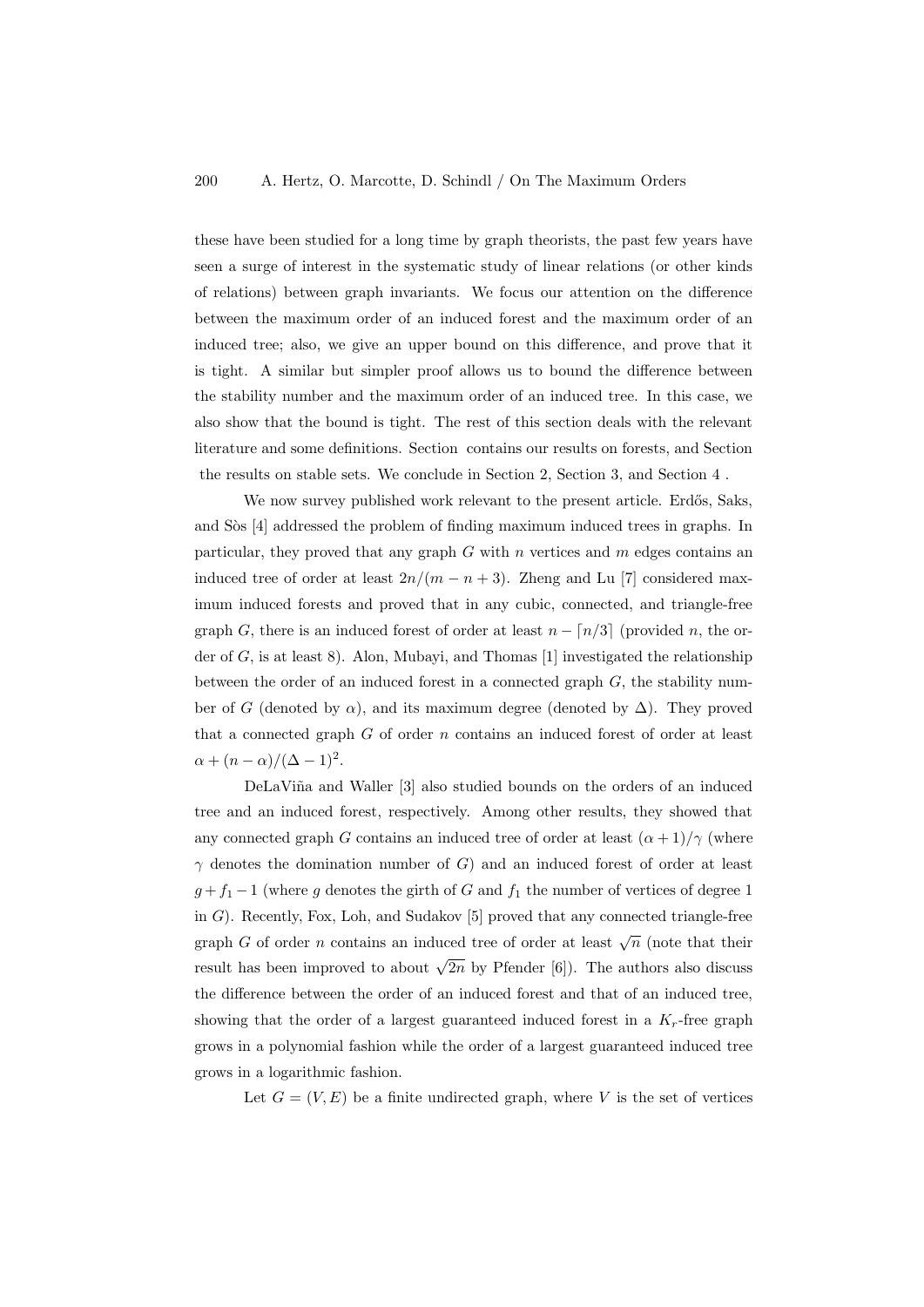of  $G$  and  $E$  its set of edges. The cardinality of  $V$  is also called the *order* of  $G$  and will be denoted by n. Two vertices u and v are said to be *adjacent* if  $\{u, v\}$  (also denoted by uv or vu) belongs to  $E$ ; u and v are called the ends of uv. A graph G is said to be *complete* if any two of its vertices are adjacent. For any subset  $U$  of  $V$ , the subgraph of G induced by U is the graph  $H = (U, E(U))$ , where  $E(U)$  consists of those edges of G with both ends in  $U$ . A *clique* in  $G$  is a complete induced subgraph of  $G$ .

Given two vertices u and v of G, a simple path (or path) of length  $\ell$  between u and v is a sequence  $(u_0 = u, u_1, \ldots, u_\ell = v)$  of distinct vertices such that  $u_i u_{i+1}$  is an edge of G for all  $i \in \{0, 1, \ldots, \ell - 1\}$ . A cycle C is a sequence  $(u_0, u_1, \ldots, u_{\ell-1})$ of distinct vertices such that  $u_i u_{i+1}$  is an edge of G for all  $i \in \{0, 1, \ldots, \ell - 1\}$ (where the addition is modulo  $\ell$ ). We say that G is *connected* if for any pair  $\{u, v\}$ of vertices of  $G$ , there is a path between  $u$  and  $v$ .

If G is not connected, its vertex set can be partitioned into connected components, i.e., maximal induced subgraphs that are connected. A graph  $G$  is a tree if it is connected and has exactly  $|V| - 1$  edges. A graph G is a *forest* if every one of its connected components is a tree. A subset  $S$  of  $V$  is said to be *stable* if it induces a subgraph with no edges. The *stability number* of G (denoted by  $\alpha(G)$  or  $\alpha$ ) is the maximum cardinality of a stable set in  $G$ . We refer the reader to Bondy and Murty [2] for any concept not defined here.

#### 2 FORESTS AND TREES

Let G be an undirected graph and  $f$  (resp.t) the maximum order of an induced forest (resp.tree) in G. In order to find an upper bound for  $f - t$ , we must first investigate the relationship between an induced forest  $F$  (not necessarily of maximum order) and induced trees in  $G$ . In what follows, we use  $F$  to denote either the induced subgraph of  $G$  or the vertex set of that subgraph. The following lemma is useful for bounding the difference between  $f$  and  $t$ . It is actually very similar to the claim proved in the conclusion of the article of Fox, Loh, and Sudakov [5]. The main differences between our lemma and the claim are that we consider a forest instead of a tree and that the complement of the forest includes a single vertex.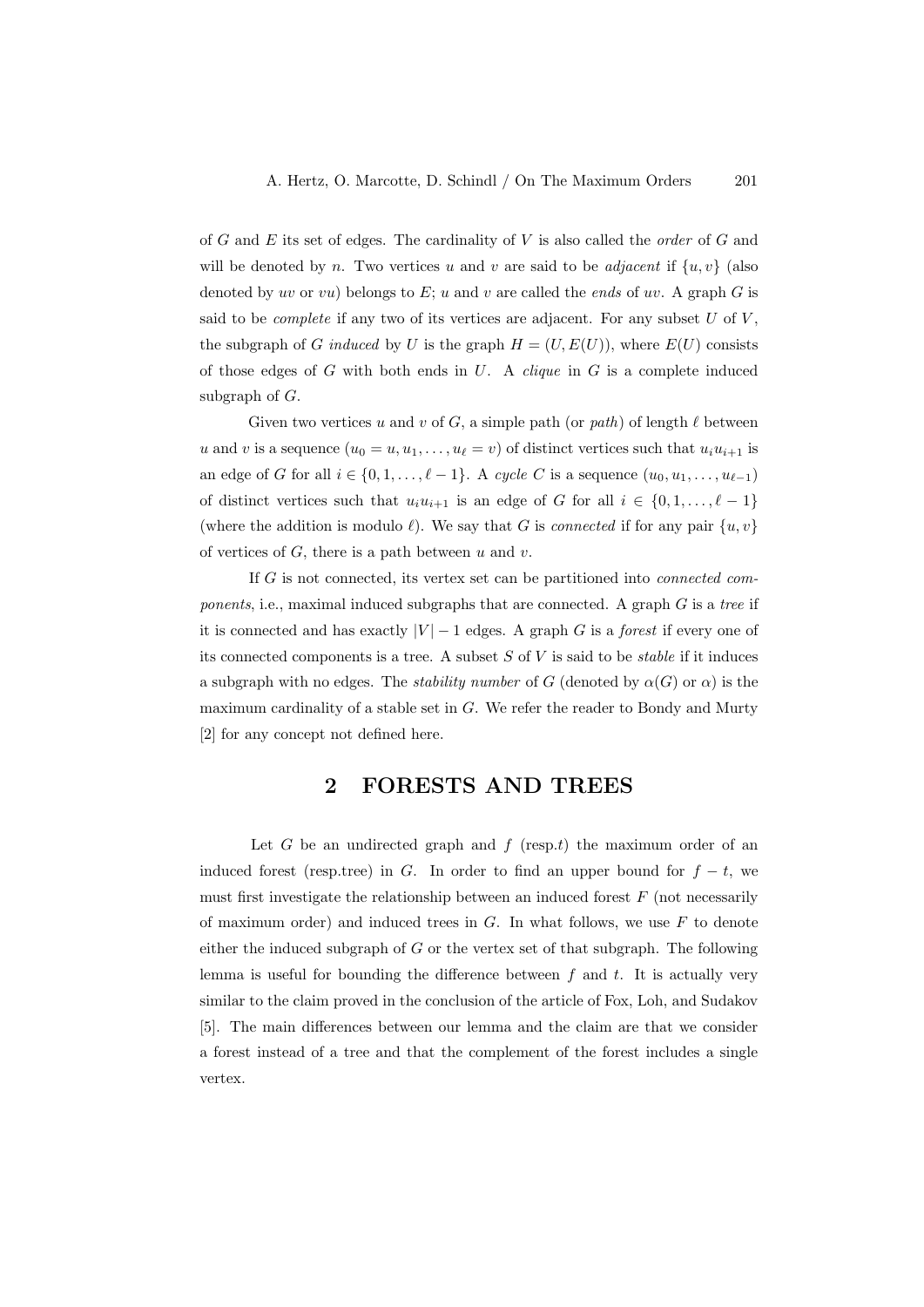**Lemma 2.1** Let  $G = (V, E)$  be a connected graph and assume that  $F = V \setminus \{u\}$ induces a forest for some vertex  $u$  of  $G$ . Then, there exists an induced tree  $T$  in  $G$ containing u such that its order is at least  $1 + \left[\frac{|F|}{2}\right]$  $\left[\frac{F|}{2}\right] = 1 + \left[\frac{|V| - 1}{2}\right]$  $\frac{|-1|}{2}$ .

*Proof.* Let the components of F be denoted by  $V_1, \ldots, V_p$ . Because G is connected, each of the  $V_i$  (for  $i \in \{1, ..., p\}$ ) contains at least one neighbour of u. In what follows, we call the neighbours of u black vertices; the other vertices in  $V \setminus \{u\}$  are white vertices. Let  $t_i$  be the number of black vertices in  $V_i$ ; we denote these vertices by  $u_{i1}, \ldots, u_{it_i}$ , for  $i \in \{1, \ldots, p\}$ .

For each component  $V_i$ , we construct a subset of vertices  $V_i'$  as follows. For  $j = 2, \ldots, t_i$ , let  $e_{ij}$  denote the last edge on the path between  $u_{i1}$  and  $u_{ij}$ . The removal of  $E_i = \{e_{i2}, \ldots, e_{it_i}\}\$ from the subgraph induced by  $V_i$  produces  $t_i$  trees denoted respectively by  $T_{i1}, \ldots, T_{it_i}$ , each of which containing one black vertex (i.e.,  $u_{ij}$  belongs to  $T_{ij}$ ). Let  $X_{ij}$  denote the vertex set of  $T_{ij}$ . We contract all the edges of all the trees  $T_{ij}$ . This amounts to creating a new graph  $H_i$  with  $t_i$  vertices  $v_{i1}, \ldots, v_{it_i}$ , where  $v_{ij}$  represents the set  $X_{ij}$ . In  $H_i$  there is an edge between  $v_{ij}$ and  $v_{ik}$  (for some  $k \neq j$ ) if and only if  $e_{ij}$  has one end in  $X_{ik}$  or  $e_{ik}$  has one end in  $X_{ij}$ .

The graph  $H_i$  is a tree because the contraction operation cannot create any cycle in an acyclic graph. If we consider  $|X_{ij}|$  to be the weight of  $v_{ij}$  (for every j), it is obvious that the sum of the weights of the  $v_{ij}$  equals |V<sub>i</sub>|. The graph  $H_i$ being bipartite, its vertex set can be partitioned into two stable sets  $S_{i1}$  and  $S_{i2}$ . Without loss of generality, we assume that  $\sum_{v_{ij}\in S_{i1}} |X_{ij}|$  is at least  $\frac{|V_i|}{2}$ . We then define  $V_i'$  as  $\bigcup_{v_{ij} \in S_{i1}} X_{ij}$ . It follows from our construction that the subgraph of G induced by  $V_i'$  is a forest, each connected component of which contains exactly one black vertex.

Let T be the union of  $\{u\}$  and all the  $V'_i$ , for  $i = 1, \ldots, p$ . We claim that T induces a tree satisfying the conclusion of the lemma. Indeed, adding vertex  $u$  and the edges  $uu_{ij}$  (for  $i = 1, ..., p$  and  $v_{ij} \in S_{i1}$ ) to the subgraph induced by the  $V_i'$ produces a connected graph without any cycle, i.e., a tree. Moreover, the choice of  $V^\prime_i$  implies that

$$
|T| = 1 + \sum_{i=1}^{p} |V'_i| \ge 1 + \sum_{i=1}^{p} \frac{|V_i|}{2} = 1 + \frac{|V| - 1}{2}.
$$

Since  $|T|$  is an integer, this completes the proof of the lemma.

The construction used in the proof of Lemma 2.1 is illustrated in Figure 1.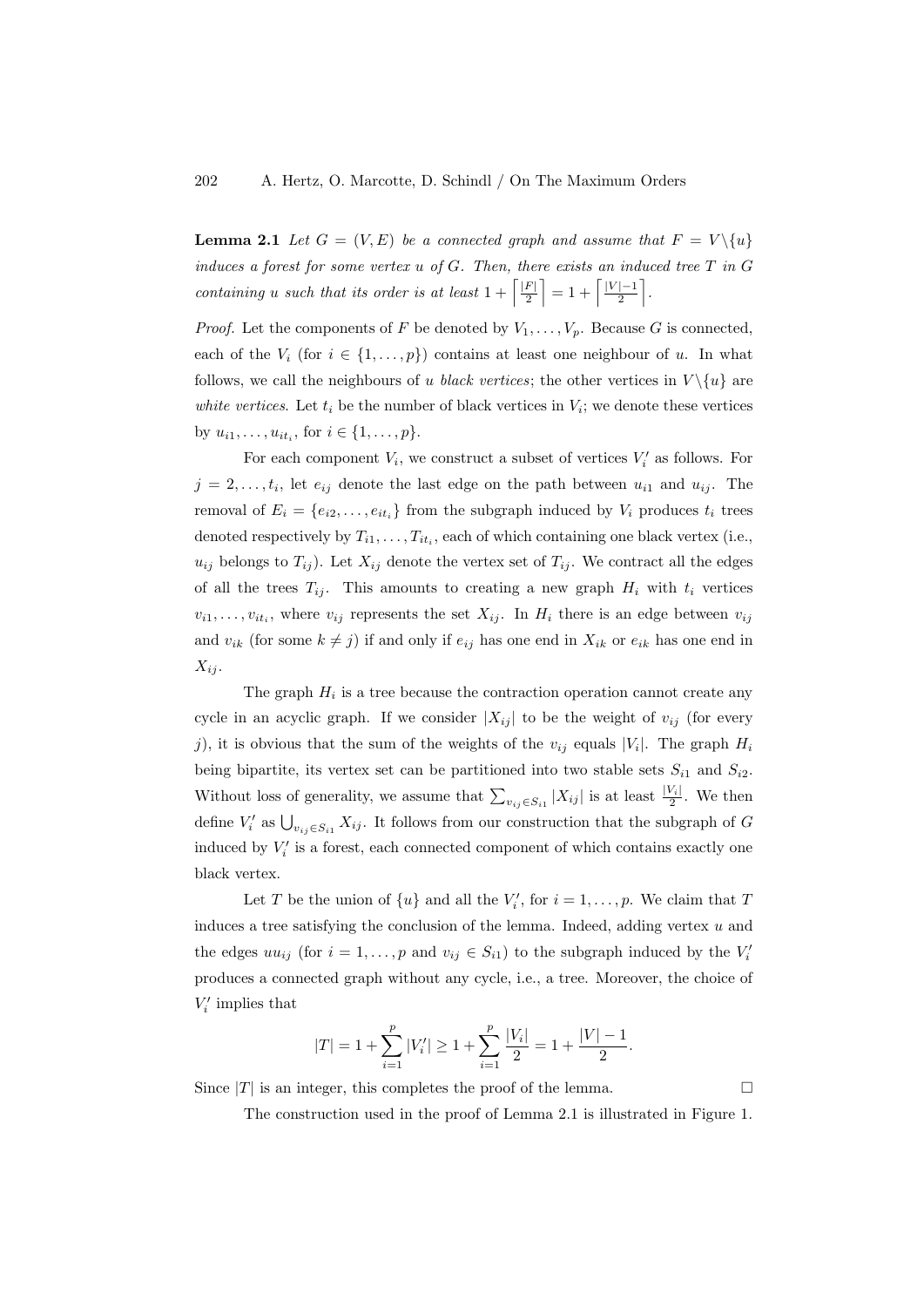Graph  $G$  appears in 1.a, vertex  $u$  being represented by a square while the vertices of F are the black and white circles. The forest F induced by  $V \setminus \{u\}$  has four connected components and the edges with bold lines are those in the sets  $E_i$ . The graphs  $H_1, \ldots, H_4$  are displayed in 1.b along with the respective bipartitions of their vertex sets. The vertices in the sets  $S_{11}, \ldots, S_{41}$  are displayed in black while those in the sets  $S_{12}, \ldots, S_{42}$  are in grey. The final tree T is displayed in 1.c.



Figure 1. Illustration of Lemma 2.1.

To prepare for the main ingredient of the proof, Lemma 2.2, we introduce some definitions and a system of inequalities. Let  $G$  be a connected graph and  $F$ any induced forest in G. We let K denote the complement of F (i.e.,  $V \ F$ ). For any pair  $\{u, v\}$  of vertices in K, we choose a shortest path  $(P_{uv})$  between u and v. Note that this path may contain vertices that are in  $F$ , since  $K$  need not induce a connected graph. For a vertex  $w$  in  $F$ , we denote by  $C_w$  the connected component of F that contains w, and by  $S_w$  the *attachment set* of w, i.e.,

$$
\{u \in K \mid \exists w' \text{ such that } uw' \in E \text{ and } w' \in C_w\}.
$$

Thus  $S_w$  is the set of vertices in K that are adjacent to at least one vertex in the component  $C_w$ . For any u in  $S_w$ , we say that w is attached to u. For an illustration, consider the graph in Figure 2, where the vertices in  $F$  are represented by circles and those in  $K = \{a, b, c, d\}$  by squares. F has three connected components. The attachment set of every white (resp. grey, black) vertex is  $\{b\}$  (resp.  $\{a, c\}$ ,  $\{b, c, d\}.$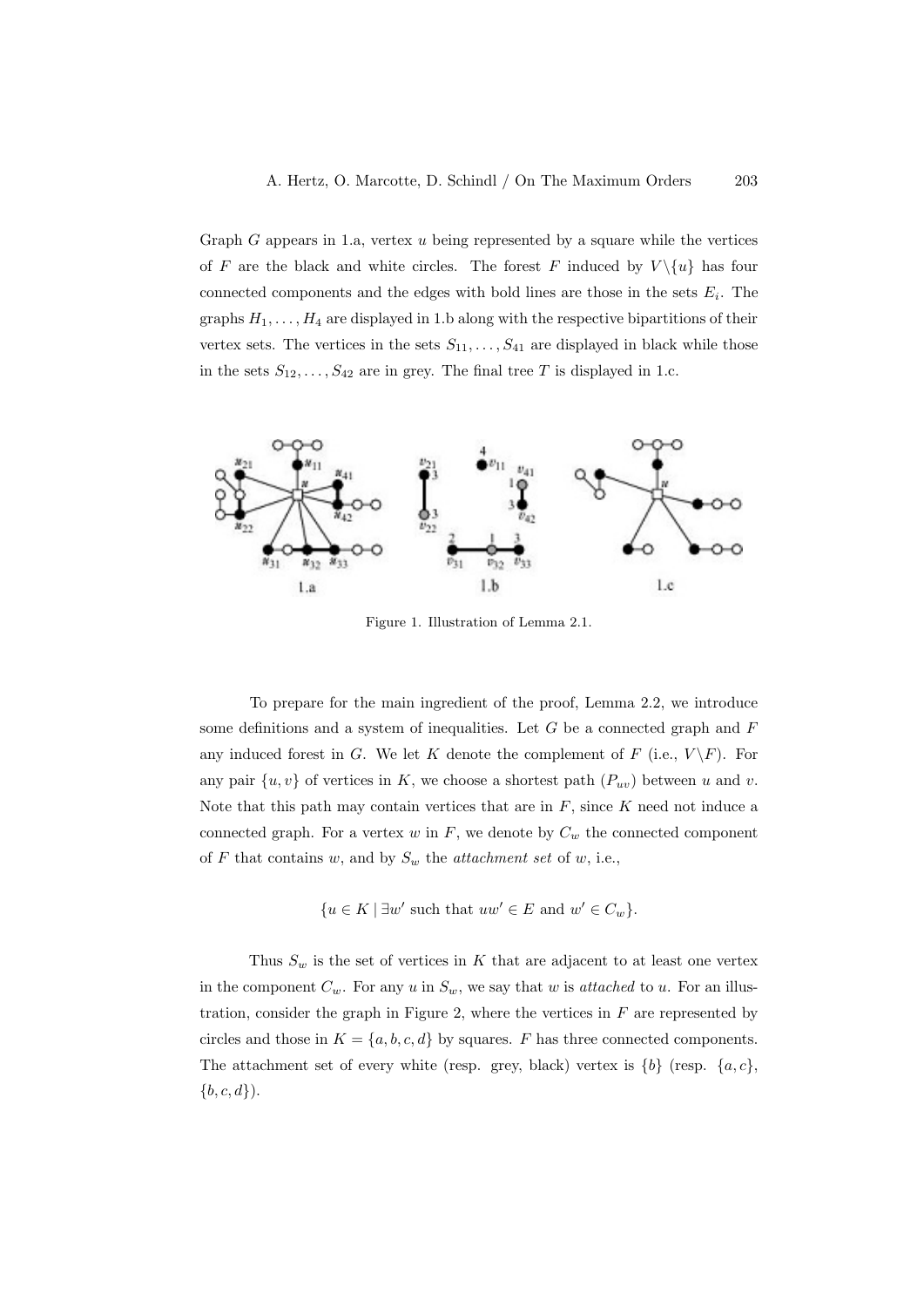

Figure 2. Illustration of attachment sets.

For any non empty subset  $S$  of  $K$ , we define  $x_S$  as the number of vertices w in F verifying  $S_w = S$ . We consider the  $x_S$  as variables appearing in a system of linear inequalities, the system  $(SLI)$ , and we also introduce the variable Z. We describe two groups of constraints in the system  $(SLI)$ . The first group contains  $|K|$  constraints, each indexed by a vertex in K. The constraint corresponding to vertex  $u \in K$  is

$$
\sum_{S \text{ contains } u} x_S \le Z + 2.
$$

Note that the left-hand side of this inequality represents the number of vertices w in F that are attached to u. The second group contains  $|K|(|K|-1)/2$ constraints, each indexed by a pair of vertices in  $K$ . The constraint corresponding to the pair  $\{u, v\}$  is

$$
\sum_{S \cap P_{uv} = \{u\}} x_S + \sum_{S \cap P_{uv} = \{v\}} x_S \leq Z.
$$

The left-hand side of this inequality represents the number of vertices  $w$  in F that are attached to u but no other vertex of  $P_{uv}$  or are attached to v but no other vertex of  $P_{uv}$ .

The system (SLI) consists of the two groups of constraints described above and the following constraint, stating that every vertex in  $F$  has a unique attachment set.

$$
\sum_{S} x_{S} = |F|
$$

The sum is taken over all non empty subsets  $S$  of  $K$ .

**Lemma 2.2** For any connected graph  $G$  of order n and any forest  $F$  in  $G$ , if  $Z$ satisfies the system (SLI), then the relation  $Z \geq 2(|F|-2)/(n+1-|F|)$  holds.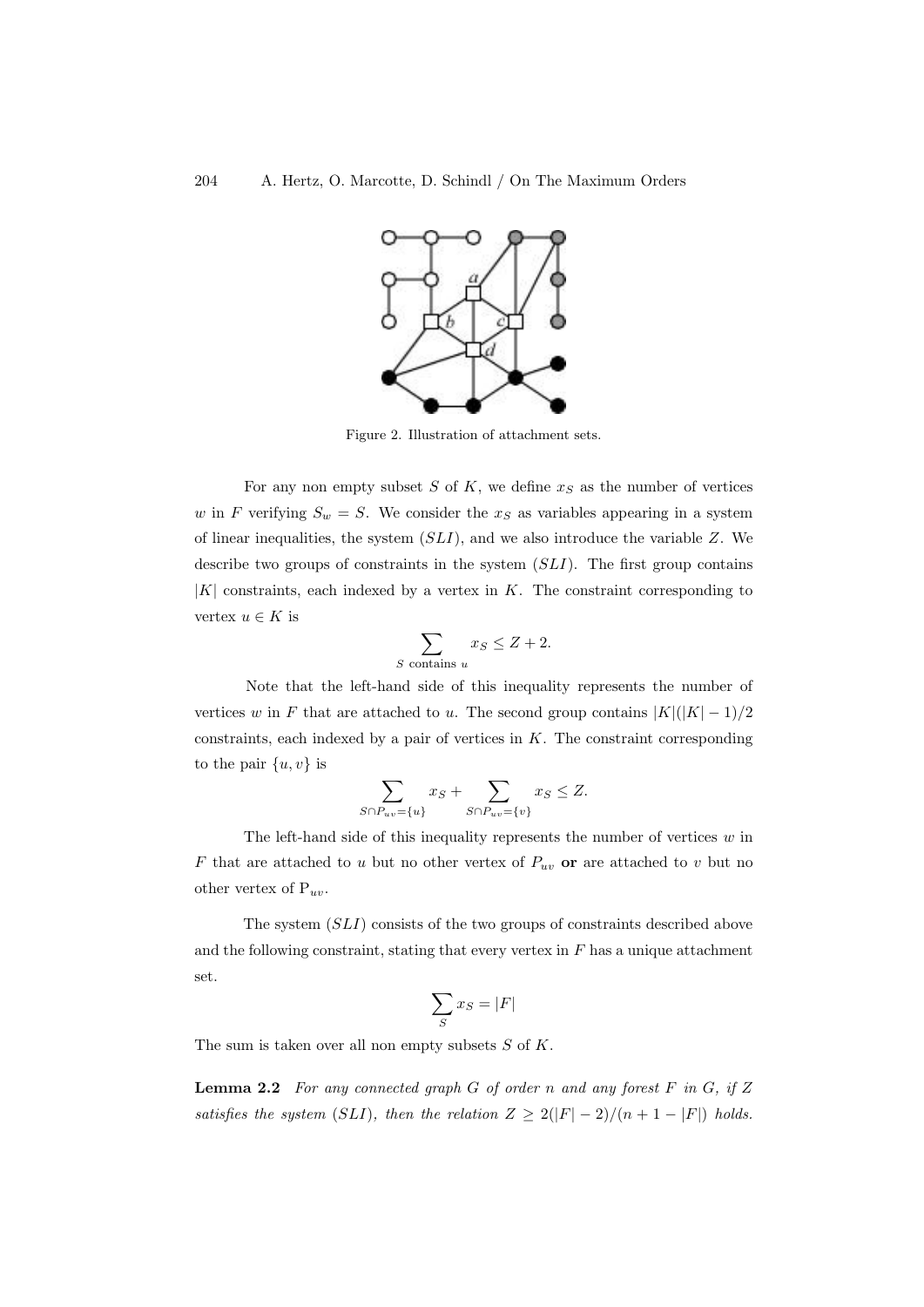Moreover, if  $Z = 2(|F| - 2)/(n + 1 - |F|)$  holds and Z satisfies the system (SLI), then every constraint in (SLI) is satisfied at equality.

*Proof.* We claim that each variable  $x_S$  appears in at least  $|K| = n - |F|$  inequality constraints of  $(SLI)$ . More precisely, it appears exactly  $|S|$  times (one time for each vertex in S) in an inequality of the first group and at least  $|K| - |S|$  times in an inequality of the second group. Indeed, if u is any vertex in  $K\setminus S$ , we choose a vertex v in S that minimizes the length of  $P_{uv}$ . Then the variable  $x_S$  appears in the inequality constraint corresponding to the pair  $\{u, v\}$ , because the intersection of S and  $P_{uv}$  equals  $\{v\}$ . Hence, for any u in  $K\backslash S$ , there is at least one constraint in the second group where  $x<sub>S</sub>$  appears.

Thus if we add all the inequality constraints in the first and the second groups, we obtain an inequality whose left-hand side is at least  $(n-|F|)\sum_{S} x_{S}$  and right-hand side equals

$$
(n-|F|)(Z+2) + \frac{(n-|F|)(n-|F|-1)}{2}Z.
$$

Since the equality  $\sum_{S} x_{S} = |F|$  holds, we obtain

$$
(n-|F|)|F| \le (n-|F|)(Z+2) + \frac{(n-|F|)(n-|F|-1)}{2}Z,
$$

which yields

$$
Z \ge \frac{2(|F| - 2)}{n + 1 - |F|}.
$$

The second part of the lemma follows easily from the above derivation.  $\Box$ 

**Theorem 2.3** For any connected graph G of order n and any forest F in G, there exists an induced tree in G whose order is at least equal to

$$
\left\lceil \frac{|F|-2}{n+1-|F|} \right\rceil + 2.
$$

*Proof.* Let us denote by  $Z_{\text{min}}$  the smallest value of Z for which all the constraints of  $(SLI)$  are satisfied. Then there is at least one "tight" constraint in which  $Z_{\text{min}}$ appears.

1. If this constraint belongs to the first group, there is a vertex  $u$  in  $K$  such that  $Z_{\text{min}} + 2$  vertices in F are attached to u. By Lemma 2.1, there exists a tree in G whose order is at least  $1 + \left[ (Z_{\min} + 2)/2 \right] = 2 + \left[ (Z_{\min}/2) \right]$ .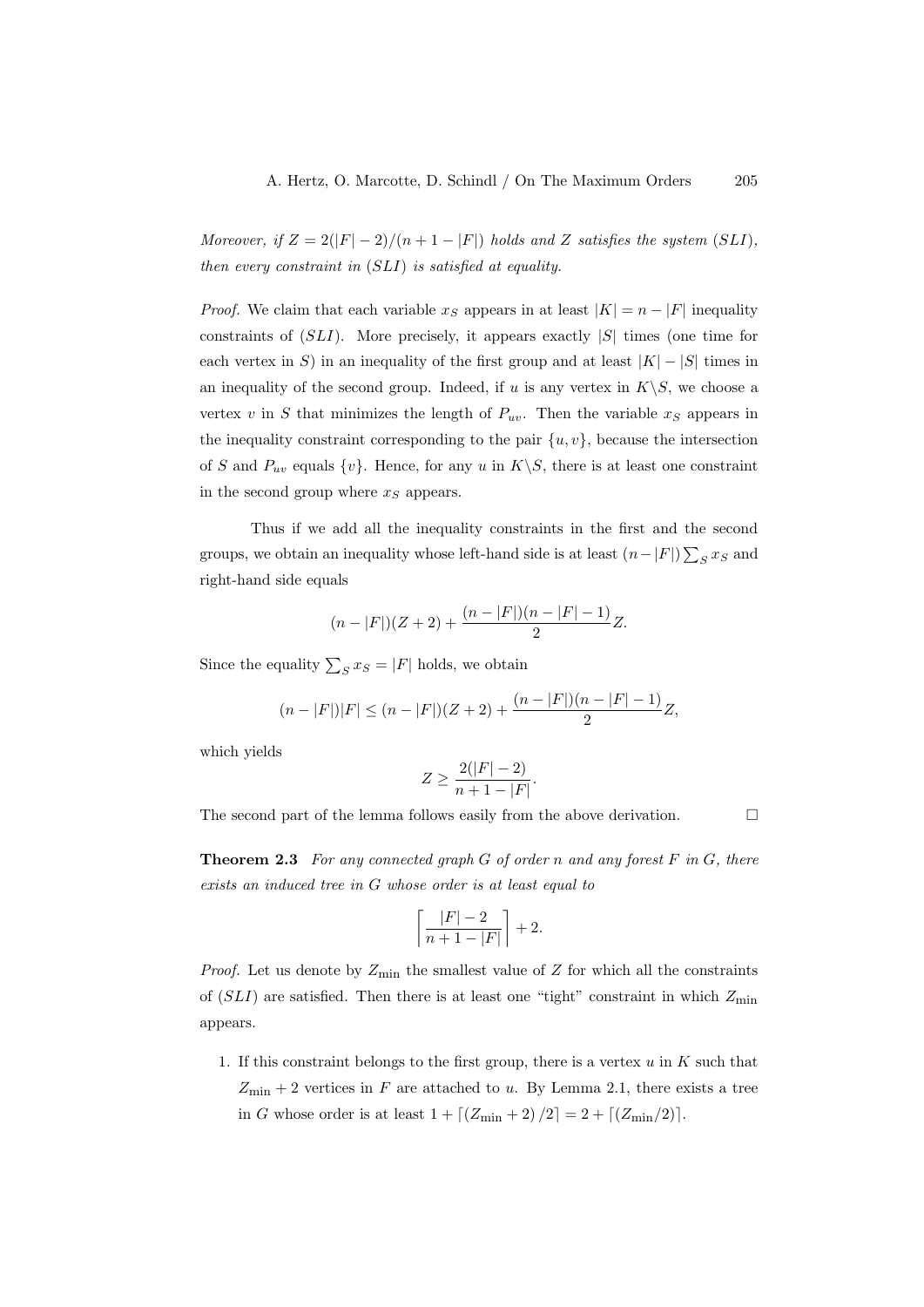2. If this constraint belongs to the second group, there is a pair of vertices  $\{u, v\}$ such that  $Z_{\text{min}}$  vertices in F are attached to u but no other vertex of  $P_{uv}$  or to v but no other vertex of  $P_{uv}$ . Let  $C_1$  (resp.  $C_2$ ) denote the set of vertices in F that are attached to u (resp. v) but no other vertex of  $P_{uv}$ . By Lemma 2.1 again, the subgraph induced by  $C_1 \cup \{u\}$  contains a tree  $T_1$  of order at least  $1 + \lfloor |C_1|/2 \rfloor$  and the subgraph induced by  $C_2 \cup \{v\}$  a tree  $T_2$  of order at least  $1 + \lfloor |C_2|/2 \rfloor$ . By construction there is no edge joining any vertex in  $C_1$  to any vertex in  $P_{uv}$  (except u) and no edge joining any vertex in  $C_2$  to any vertex in  $P_{uv}$  (except v). Hence, the union of  $T_1, T_2$ , and  $P_{uv}$  is an induced tree of order at least  $2+ \lfloor |C_1|/2 \rfloor + \lfloor |C_2|/2 \rfloor \geq 2+ \lfloor (|C_1| + |C_2|)/2 \rfloor \geq 2+ \lfloor |Z_{\min}|/2 \rfloor.$ 

We conclude that  $G$  always contains an induced tree whose order is at least equal to

$$
\left\lceil \frac{Z_{\min}}{2} \right\rceil + 2 \ge \left\lceil \frac{|F| - 2}{n + 1 - |F|} \right\rceil + 2,
$$

where the inequality follows from Lemma 2.2.  $\Box$ 

**Corollary 2.4** The relation  $f - t \leq n - \lfloor 2\sqrt{n-1} \rfloor$  holds for any connected graph G of order n.

*Proof.* Assume that  $F$  is a forest of maximal order, i.e., of order  $f$ . The previous theorem implies that

$$
f-t\leq f-\frac{f-2}{n+1-f}-2,
$$

and the maximum value of the right-hand side can be derived by studying an equation in f. Indeed, the derivative of the right-hand side with respect to f equals

$$
1 - \frac{(n-1)}{(n+1-f)^2}.
$$

The only value of f not exceeding n for which the derivative equals 0 is  $n + 1 \sqrt{n-1}$ , which maximizes the value of  $f - (f-2)/(n+1-f)$  since this function is concave in the interval  $(0, n)$ . Substituting  $n + 1 - \sqrt{n-1}$  for f in  $f - (f - 2)/(n +$  $1 - f$ ) − 2 yields

$$
f - t \le n - 2\sqrt{n - 1}.
$$

The corollary follows by observing that  $f - t$  is an integer.  $\Box$ 

**Theorem 2.5** Let G be a connected graph of order n, where n is of the form  $a^2 + 1$ for some even positive integer  $a \geq 4$ . Then, we have  $f - t \leq n - \lfloor 2\sqrt{n-1} \rfloor - 1$ .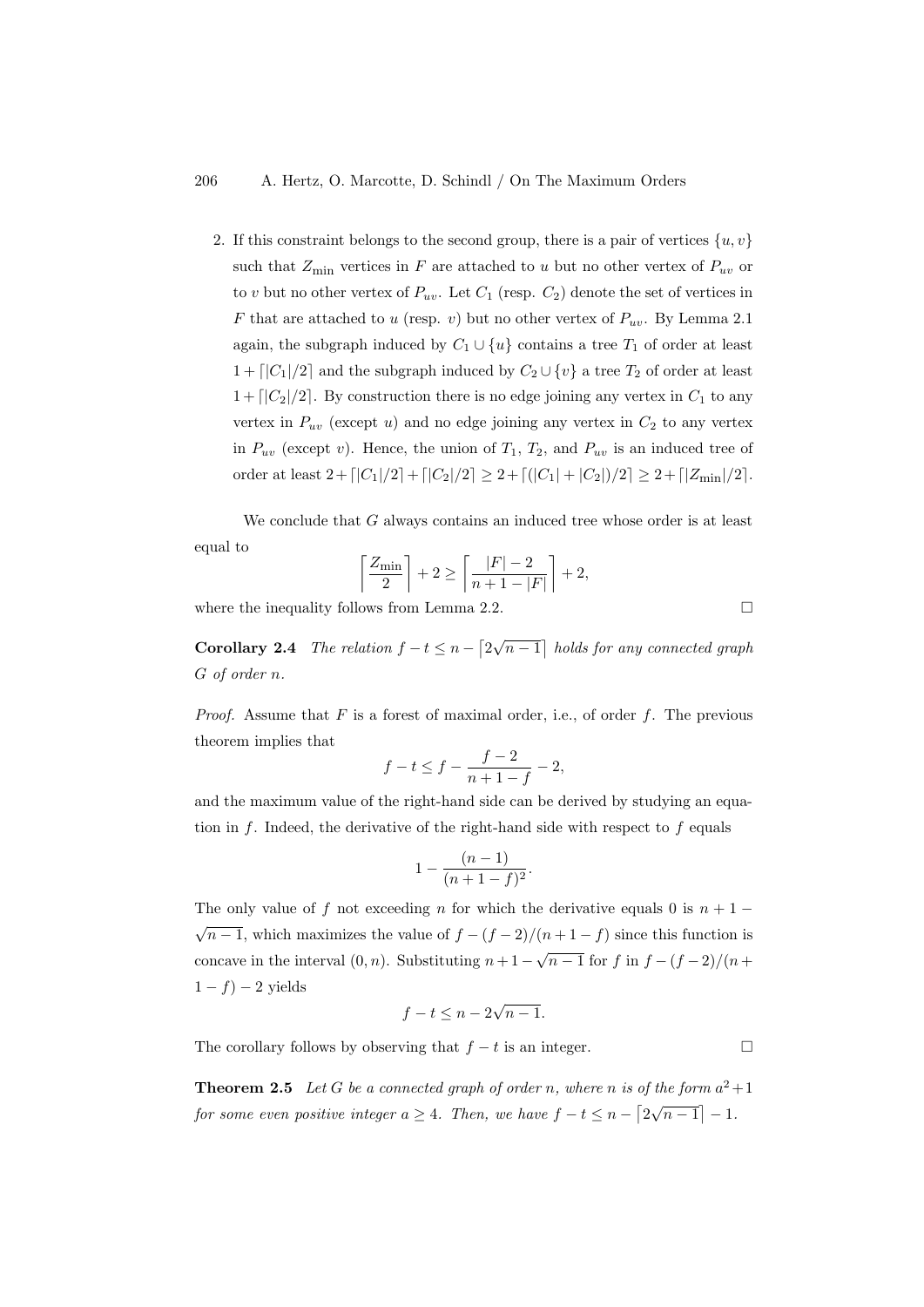*Proof.* Let b denote  $n - a - f$  (note that b may be a negative integer). Then, we have

$$
f - t \leq f - \frac{f - 2}{n + 1 - f} - 2 = n - a - b - \left[ \frac{a^2 - a - b - 1}{a + b + 1} \right] - 2
$$
  
=  $n - a - b - \left[ \frac{(a - b - 2)(a + b + 1) + (b + 1)^2}{a + b + 1} \right] - 2$   
=  $n - 2a - \left[ \frac{(b + 1)^2}{a + b + 1} \right].$ 

Thus if b does not equal  $-1$ , the relation  $f - t \leq n - 2a - 1 = n - 2\sqrt{n-1} - 1$ holds and the theorem is proved.

Assume that b equals  $-1$  (which implies that  $(f - 2)/(n + 1 - f)$  equals  $a - 1$ ). We know from the proof of Theorem 2.3 that G contains a tree of order  $\lceil Z_{\text{min}}/2 \rceil + 2$ . If  $Z_{\text{min}} > 2(f-2)/(n-f+1)$  holds, we obtain  $\lceil Z_{\text{min}}/2 \rceil + 2 >$  $(f-2)/(n-f+1)+2=a+1$ , which implies that G contains a tree of order at least  $a + 2$ . Hence  $f - t$  is at most  $(n - a + 1) - (a + 2) = n - 2a - 1$ , i.e., at most  $n - 2\sqrt{n-1} - 1.$ 

Finally, assume that  $b = -1$  holds and  $Z_{\text{min}}$  equals  $2(f - 2)/(n - f + 1) =$  $2(a-1)$ . Since a is at least 4,  $n-f$  is at least 3. Therefore the second group of inequalities in the system  $(SLI)$  is not empty, and by Lemma 2.2, every inequality in both groups is satisfied at equality. Let  $\{u, v\}$  be a pair of vertices in K such that  $P_{uv} \cap K$  equals  $\{u, v\}$ . Let  $F_u$  (resp.  $F_v$ ) denote the set of vertices in F that are attached to u but not to v (resp. v but not u), and  $F_{uv}$  the set of vertices in F that are attached to  $u$  and  $v$ . Then we have

$$
|F_u| + |F_{uv}| = Z_{\min} + 2, \quad |F_v| + |F_{uv}| = Z_{\min} + 2, \quad |F_u| + |F_v| = Z_{\min},
$$

which implies that  $|F_u| = |F_v| = Z_{\text{min}}/2$  and  $|F_{uv}| = (Z_{\text{min}} + 4)/2$  hold. By Lemma 2.1 again, G contains an induced tree that includes u, v,  $[Z_{\text{min}}/4]$  vertices in  $F_u$ , and  $[Z_{\min}/4]$  vertices in  $F_v$ . Therefore we have

$$
f-t \le (n-a+1) - \left(2+2\left\lceil \frac{Z_{\min}}{4}\right\rceil\right) = (n-a+1) - \left(2+2\left\lceil \frac{a-1}{2}\right\rceil\right).
$$

Since  $a$  is even, the relations

$$
f - t \le (n - a + 1) - (2 + a) = n - 2a - 1 = n - 2\sqrt{n - 1} - 1
$$

hold. This completes the proof of the theorem.  $\Box$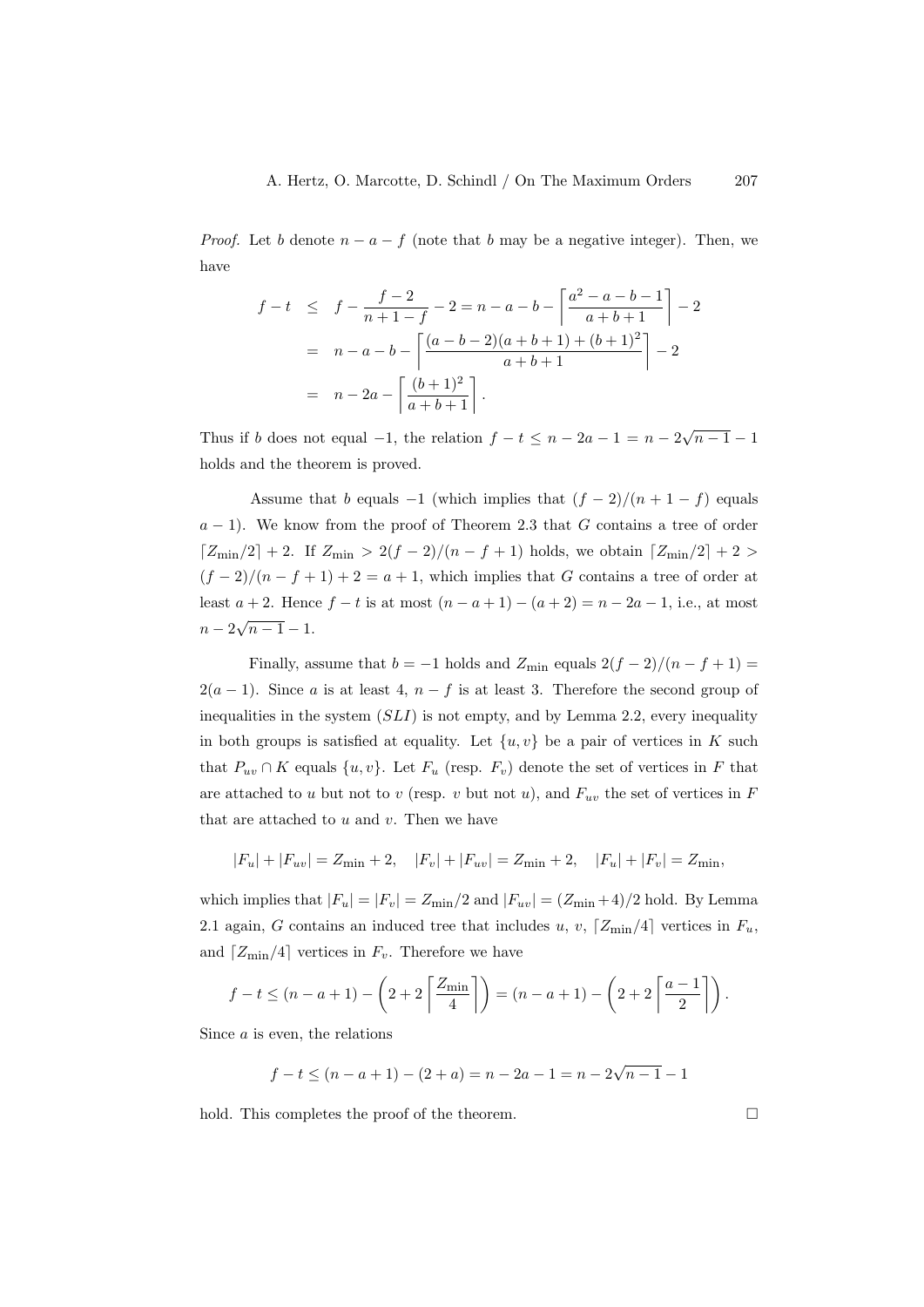We now prove that the above bounds are tight. Note that 0 is a trivial lower bound for  $f - t$ .

**Theorem 2.6** Let n be an integer at least equal to 2. If n is of the form  $a^2 + 1$  for some a with a even and  $a > 4$ , there exists a connected graph of order n for which  $f - t = n - \left[2\sqrt{n-1}\right] - 1$  holds. Otherwise, there exists a connected graph of order n for which  $f - t = n - \lfloor 2\sqrt{n-1} \rfloor$  holds.

*Proof.* Let a denote  $\lfloor \sqrt{n-1} \rfloor$ . We describe a construction assuming that the value of f is known and smaller than  $n$ ; we will give below the precise relation between  $f$ and a. We define a graph G whose vertex set includes  $n-f$  vertices  $u_1, u_2, \ldots, u_{n-f}$ and the vertices of a forest whose connected components are  $P_1, P_2, \ldots, P_{n+1-f}$ . The set  $\{u_1, u_2, \ldots, u_{n-f}\}\$  induces a clique which is disjoint from the forest, and each component of the forest (i.e., each  $P_i$ ) is a path. Each vertex of  $P_i$  (for  $1 \leq i \leq n-f$  is joined by an edge to the vertex  $u_i$ . Each vertex of  $P_{n+1-f}$  is joined by an edge to every vertex in  $\{u_1, u_2, \ldots, u_{n-f}\}.$ 

We now address the question of the cardinality of the  $P_i$ . Let q denote the largest even integer such that  $q(n+1-f) \leq f-2$  holds.

$$
q = 2\left\lfloor \frac{f-2}{2(n+1-f)} \right\rfloor
$$

Let r denote  $f - 2 - q(n + 1 - f)$ . By definition of q, r is strictly smaller than  $2(n+1-f)$ . In the first round, we allocate q vertices to each of  $P_1, P_2, \ldots, P_{n-f}$  and  $q+2$  vertices to  $P_{n+1-f}$ . In the second round, we add 2 vertices to  $P_1, P_2, \ldots, P_{|r/2|}$ and the last vertex (if r is odd) to  $P_{\lceil r/2 \rceil}$ . Let  $|P_i|$  denote the order of  $P_i$  and  $s_i$  the number of vertices included into  $P_i$  during the second round. Clearly  $|P_{n+1-f}|-|P_i|$ is at most 2 for any  $i = 1, 2, ..., n - f$ , and if  $|P_1| - |P_2|$  is greater than 0, every  $|P_i|$  for  $i = 3, 4, \ldots, n - f$  is equal to  $|P_1| - 1$  or  $|P_1| - 2$ .

We now observe that  $f$  is the maximum cardinality of a forest in  $G$ . Indeed,  $P_{n+1-f}$  contains at least two vertices and the union of these vertices and  $\{u_1, u_2, \ldots, u_{n-f}\}\$  induces a clique in G. Since a forest cannot contain more than 2 vertices of a clique, we conclude that a forest in  $G$  is of order at most  $f$ . We now consider the value of  $t$ . A maximum induced tree in  $G$  must be contained in

- the subgraph induced by  $P_{n+1-f}$ ,  $P_i$  (for some  $i \leq n-f$ ), and  $u_i$ , or
- the subgraph induced by  $P_i$  and  $P_j$  (for  $i < j \leq n f$ ) and  $u_i$  and  $u_j$ ,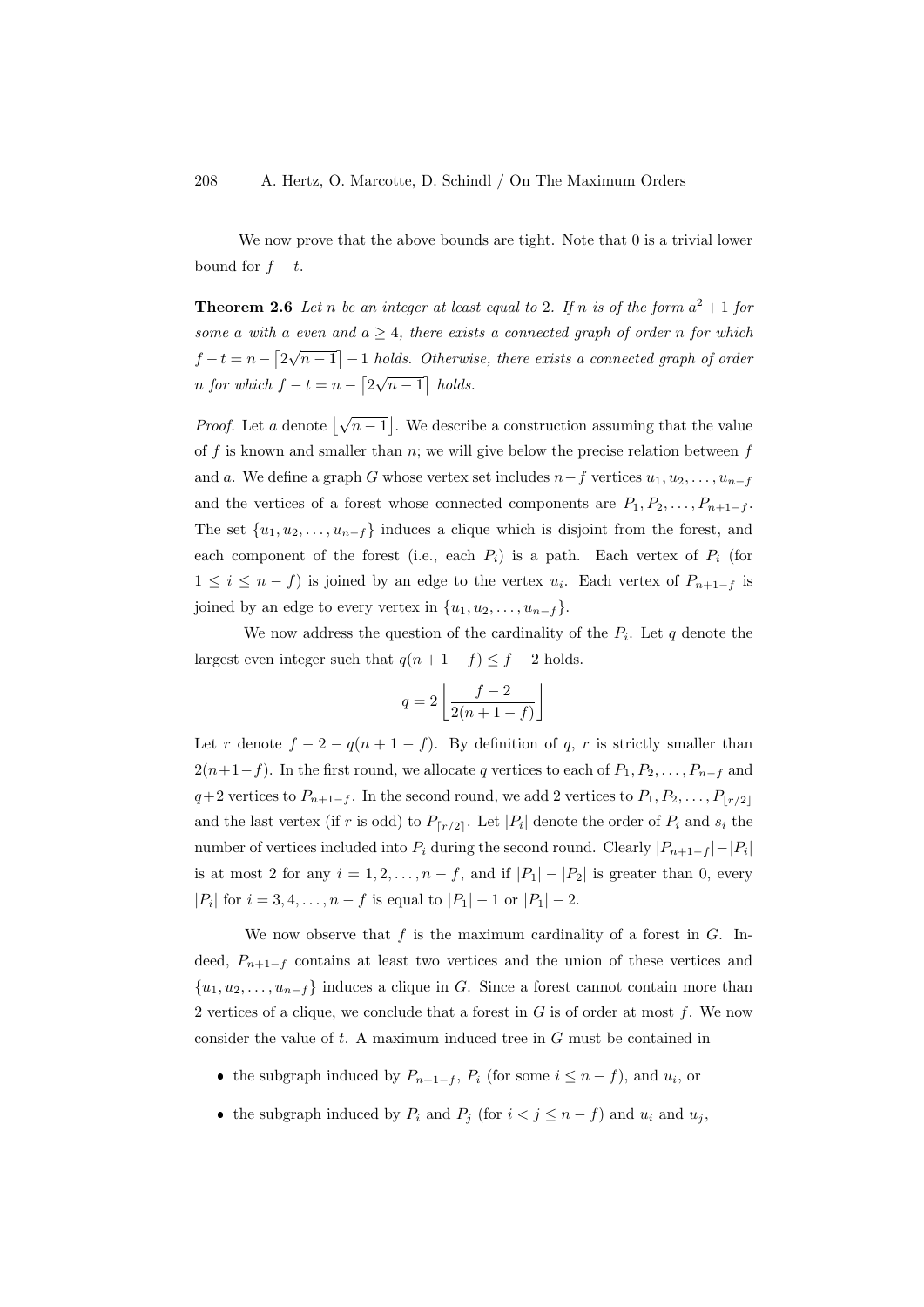• the subgraph induced by  $P_{n+1-f}$ .

We have  $|P_1| \geq |P_2| \geq |P_i| \geq |P_{n+1-f}|-2$  for any i in  $\{3,\ldots,n-f\}$ . Thus when  $f < n - 1$  holds, a maximum induced tree in the subgraph induced by  $P_1$ ,  $P_2$ , and  ${u_1, u_2}$  is of maximal order among all the induced trees of G, and its order equals

$$
\lceil |P_1|/2\rceil + \lceil |P_2|/2\rceil + 2 = \lceil (|P_1| + |P_2|)/2\rceil + 2 = q + \lceil (s_1 + s_2)/2\rceil + 2.
$$

The first equality holds because at least one of  $|P_1|, |P_2|$  is even (if r equals 1 then  $|P_2| = q$  is even, and if r is greater than 1 then,  $|P_1| = q + 2$  is even). When  $f = n - 1$  holds, the vertex set of G is the union of  $P_{n+1-f}$ ,  $P_1$ , and  $u_1$ , and the order of its maximum induced tree is given by the same formula as above, since

$$
\lceil (|P_1| + |P_{n+1-f}|)/2 \rceil + 1 = q + 1 + \lceil (s_1 + s_2)/2 \rceil + 1.
$$

Let us define b by the relation  $n-1 = a^2 + b$ . Recall that a denotes  $\lfloor \sqrt{n-1} \rfloor$ , so that b is comprised between 0 and 2a. One easily verifies that  $\left[2\sqrt{n-1}\right]$  equals 2a when  $b = 0$  holds,  $2a + 1$  when b belongs to  $\{1, 2, \ldots, a\}$ , and  $2a + 2$  when b belongs to  $\{a+1, a+2, \ldots, 2a\}$ . We first consider the case where a is even.

- 1. If  $0 \le b \le a+2$  holds, we choose f to be  $n+1-a$ . Then  $f-2$  equals  $a^2+b-a$ and  $n + 1 - f$  equals a.
	- (a) If  $0 \leq b \leq a-1$  holds, then we have  $q = a-2$  and  $r = a+b$ . If  $a \geq 4$  or  $b \geq 1$  holds, then we have  $s_1 + s_2 \geq 3$  and thus  $f - t =$  $(n+1-a)-(a-2+2+2)=n-2a-1$ . If  $a=2$  and  $b=0$  hold, then we have  $s_1 = 2$  and  $s_2 = 0$  and we obtain  $f-t = (n+1-a)-(a-2+1+2) = n-2a$ .
	- (b) If  $b = a$  holds, then we have  $q = a$  and  $r = s_1 = s_2 = 0$ . Therefore  $f t$ equals  $(n+1-a)-(a+2)=n-2a-1$ .
	- (c) If  $b = a + 1$  or  $b = a + 2$  holds, then we have  $q = a$  and  $r = b a$ , which means that r equals 1 or 2. Hence  $s_1$  equals 1 or 2 and  $s_2$  equals 0. We obtain  $f - t = (n + 1 - a) - (a + 1 + 2) = n - 2a - 2$ .
- 2. If  $a \geq 4$  and  $a + 3 \leq b \leq 2a$  hold, we choose f to be  $n a$ . Then we have  $f-2 = a^2+b+1-a-2, n+1-f = a+1, q = a-2, \text{ and } r = b+1 \ge a+4.$  Hence both  $s_1$  and  $s_2$  are equal to 2 and we obtain  $f - t = (n - a) - (a - 2 + 2 + 2) =$  $n - 2a - 2.$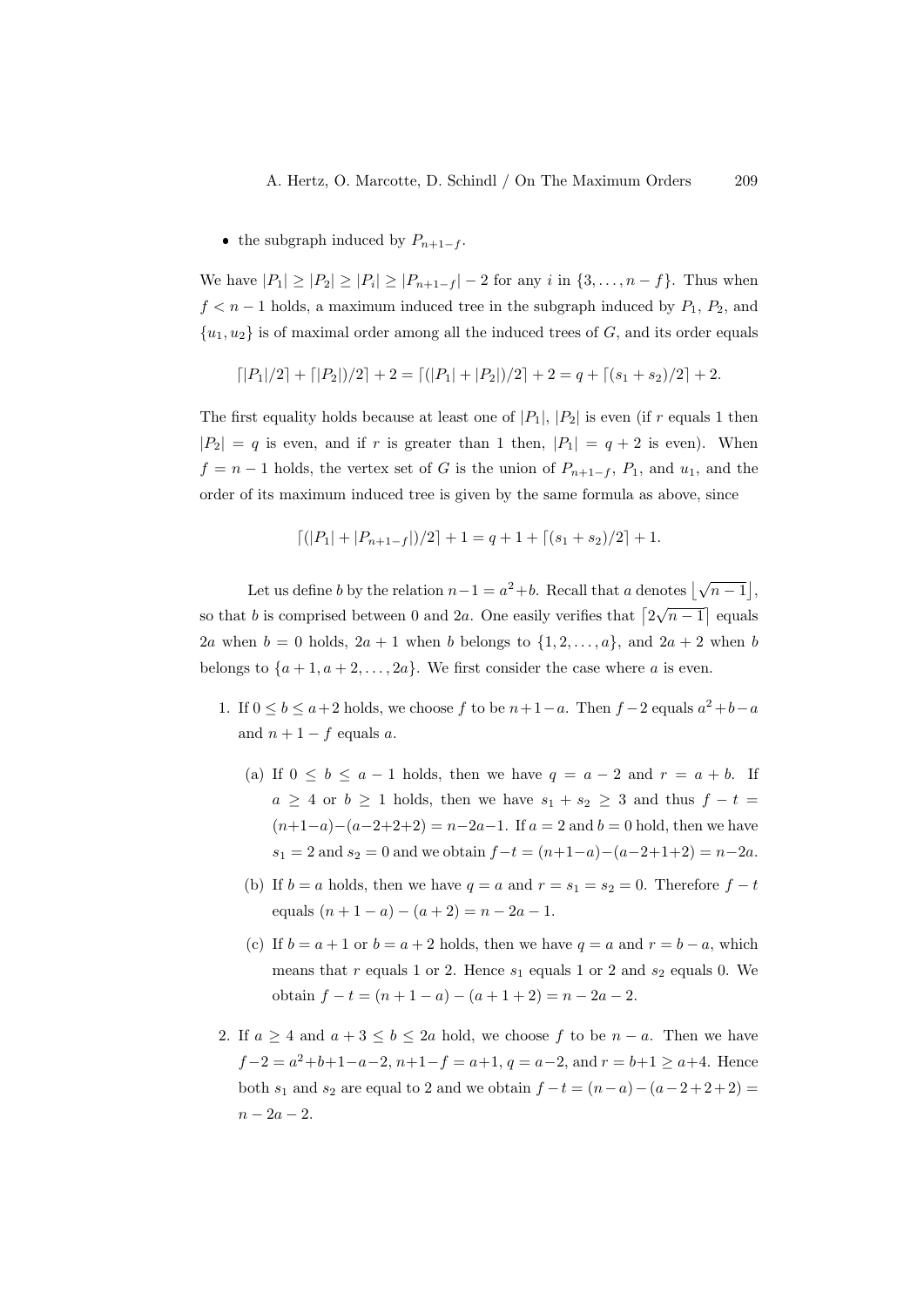We conclude that in all subcases,  $f - t$  equals  $n - \lfloor 2\sqrt{n-1} \rfloor$ , except when  $n - 1 = a^2$ and  $a \ge 4$  hold and a is even. In this special case, we have  $f - t = n - \lfloor 2\sqrt{n-1} \rfloor - 1$ .

We now consider the case where a is odd and at least 3.

- 1. If  $0 \leq b \leq 2$  or  $a+1 \leq b \leq 2a$  holds, we choose f to be  $n+1-a$ . Then  $f-2$ equals  $a^2 + b - a$  and  $n + 1 - f$  equals a.
	- (a) If b equals 0, then  $q = a 1$  and  $r = s_1 = s_2 = 0$  hold. Therefore  $f t$ equals  $(n + 1 - a) - (a - 1 + 2) = n - 2a$ .
	- (b) If b equals 1 or 2, then  $q = a 1$  and  $r = b$  hold and thus  $s_1$  equals 1 or 2 and  $s_2$  equals 0. Therefore  $f - t$  equals  $(n + 1 - a) - (a - 1 + 1 + 2) =$  $n - 2a - 1.$
	- (c) If  $a + 1 \le b \le 2a 1$  holds, then we have  $q = a 1$  and  $r = b$  and thus  $s_1 = s_2 = 2$ . Therefore  $f - t = (n + 1 - a) - (a - 1 + 2 + 2) = n - 2a - 2$ holds.
	- (d) If  $b = 2a$  holds, then we have  $q = a + 1$  and  $r = s_1 = s_2 = 0$ . Therefore  $f - t$  equals  $(n + 1 - a) - (a + 1 + 2) = n - 2a - 2$ .
- 2. If  $3 \le b \le a$  holds, we choose f to be  $n a$ . Then  $f 2$  equals  $a^2 + b a 1$ and  $n + 1 - f$  equals  $a + 1$ .
	- (a) If  $3 \le b \le a-1$  holds, then we have  $q = a-3$  and  $r = a+b+2$  and thus  $s_1 = s_2 = 2$ . Therefore  $f - t$  equals  $(n - a) - (a - 3 + 2 + 2) = n - 2a - 1$ .
	- (b) If  $b = a$ , then  $q = a 1$  and  $r = s_1 = s_2 = 0$ . We obtain  $f t =$  $(n - a) - (a - 1 + 2) = n - 2a - 1.$

We conclude that in all subcases,  $f - t$  equals  $n - \lfloor 2\sqrt{n-1} \rfloor$ .

To complete the proof, we observe that if  $a = 1$  holds, n must be comprised between 2 and 4. It is easy to verify that  $f - t = n - \lfloor 2\sqrt{n-1} \rfloor = 0$  holds for all connected graphs of order n in  $\{2,3,4\}$ , and the theorem holds in that case also.  $\Box$ 

An extremal graph with  $n = 22$  is displayed in Figure 3. In that case, we have  $a = |\sqrt{22 - 1}| = 4$ , and thus  $b = n - 1 - a^2 = 5$  holds. Since a is even and b equals  $a+1$ , we have  $f = n+1-a = 19$  and  $f-t = n-2a-2 = 12$ . The subgraph induced by the black vertices is a tree of maximum order (i.e., of order 7).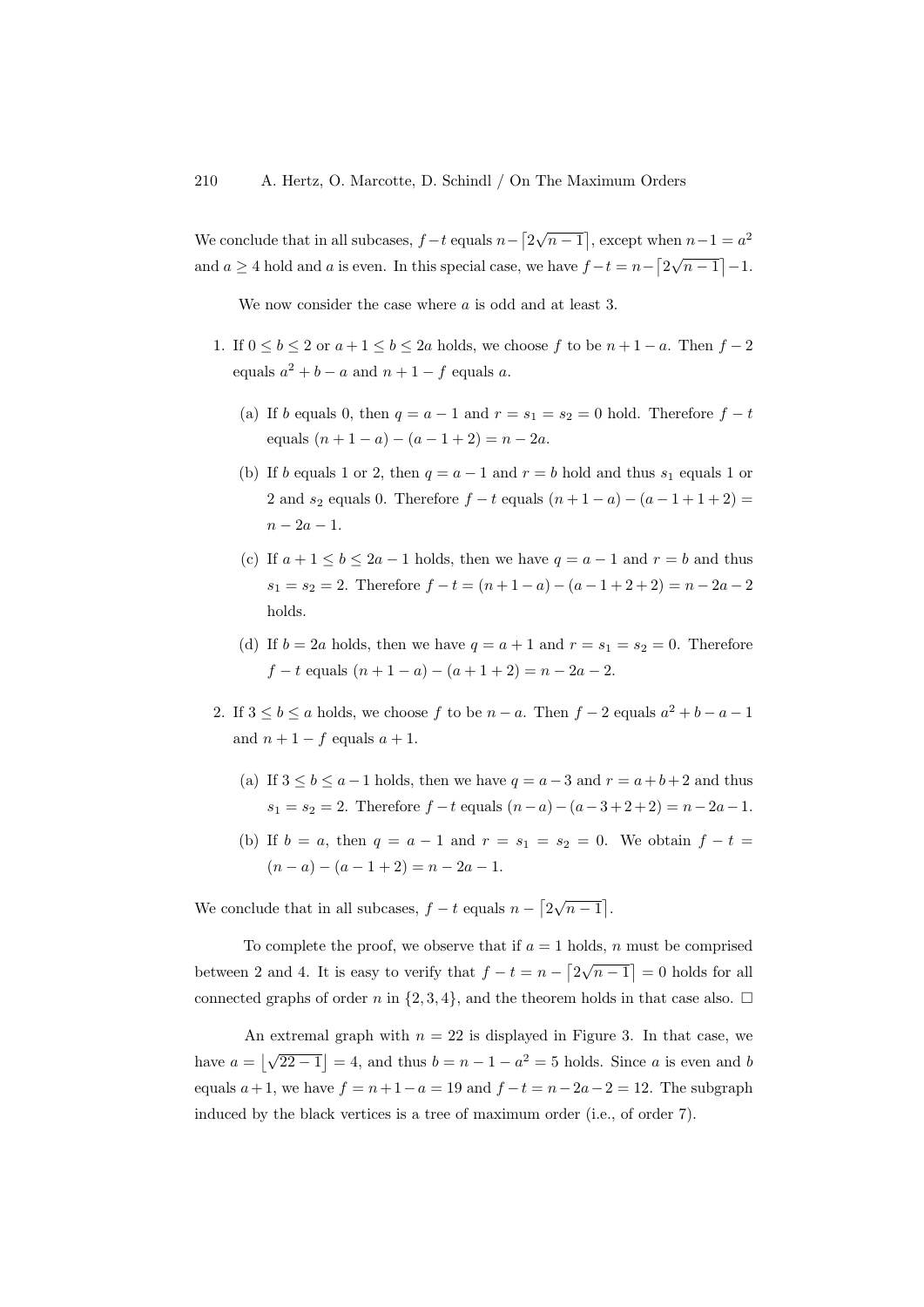

Figure 3. Extremal graph for  $n = 22$ .

Let  $If$  denote the maximum order of an induced linear forest, i.e., a forest in which every connected component is a path (possibly of length 0). We note that "forest" can be replaced by "linear forest" in the previous theorems; indeed the forest introduced at the beginning of the proof of Theorem 2.6 is linear.

**Corollary 2.7** Let n be an integer at least equal to 2. If n is of the form  $a^2 + 1$ for some a with a even and  $a \geq 4$ , the relation  $lf - t \leq n - \lceil 2\sqrt{n-1} \rceil - 1$  holds for any connected graph of order n, and this bound is tight. Otherwise, the relation  $\ell_1 = \ell_1 = \ell_2$   $\ell_1 = \lceil 2\sqrt{n-1} \rceil$  holds for any connected graph of order n and the bound is again tight.

### 3 STABLE SETS AND TREES

In this section, we study the difference between  $\alpha$ , the stability number of the graph  $G$ , and  $t$ , the maximum order of an induced subtree of  $G$ . We prove theorems similar to those of the previous section, but without proving the equivalent of Lemma 2.2. Indeed, the proof of the following theorem relies on Theorem 2.3. **Theorem 3.1** For any connected graph  $G$  of order n and any stable set  $A$  of  $G$ . there exists an induced tree in G whose order is at least equal to

$$
\left\lceil \frac{2(|A|-1)}{n+1-|A|} \right\rceil + 2.
$$

*Proof.* Let n' denote  $n + |A|$  and G' the graph obtained from G by replacing each  $u \in A$  by "twins" joined by an edge and having the same neighbours. In other words, the vertex set of G' is  $\{u_1 \mid u \notin A\} \cup \{u_1, u_2 \mid u \in A\}$  and its edge set is  ${u_1u_2 \mid u \in A} \cup {u_iv_j \mid uv \in E}.$  It is easy to verify that the order of G' is n' and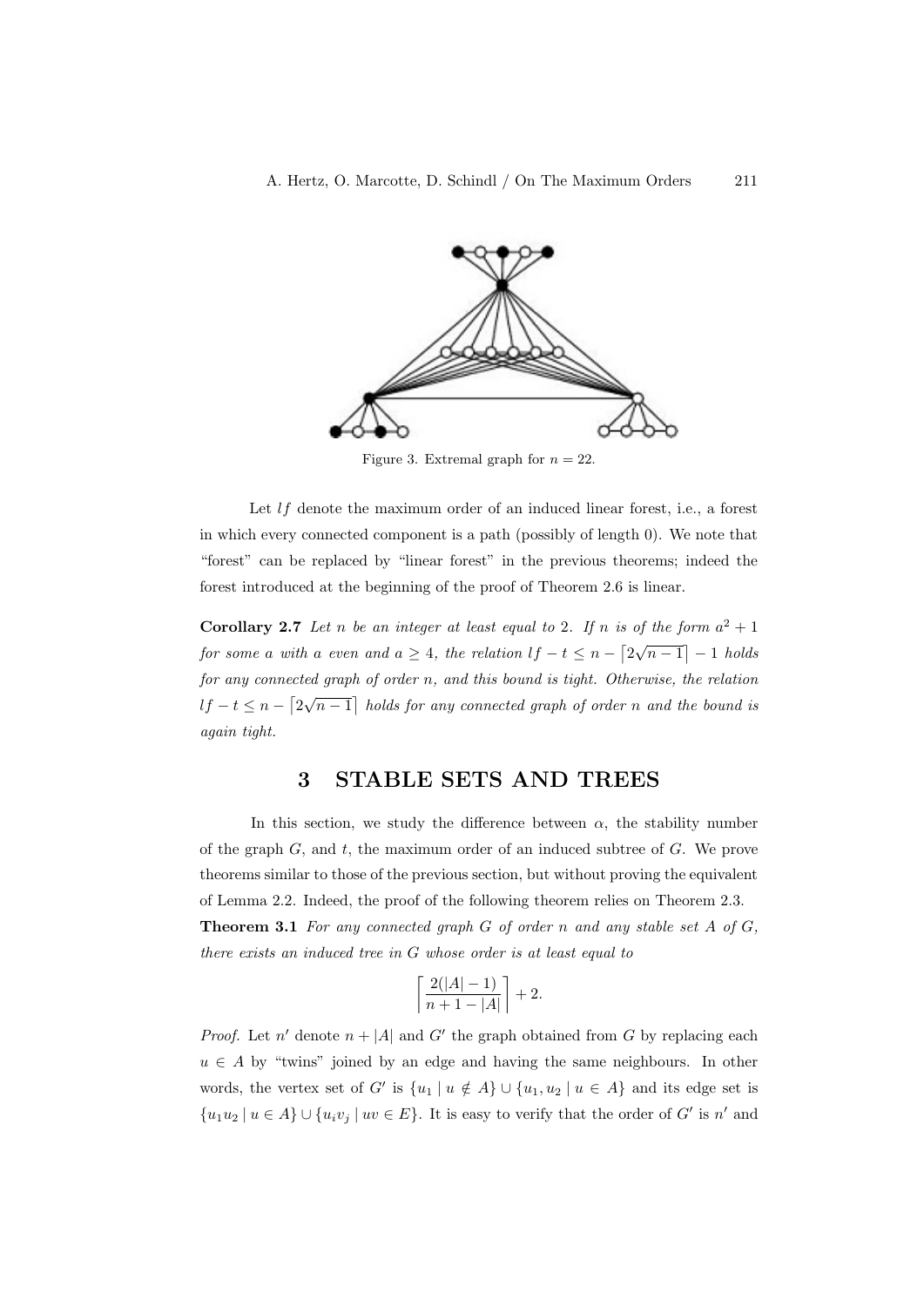the set  $\{u_1, u_2 \mid u \in A\}$  induces a forest (denoted by F') in G'. By Theorem 2.3 there exists a tree  $T'$  in  $G'$  whose order is at least

$$
\left\lceil \frac{|F'|-2}{n'+1-|F'|} \right\rceil + 2 = \left\lceil \frac{2|A|-2}{n+1-|A|} \right\rceil + 2.
$$

But then the set  $\{u \in V \mid u_i \in T'\}$  induces a tree in G and has the same cardinality as  $T'$ , which proves the theorem.

Corollary 3.2 The relation  $\alpha - t \leq n - \lceil 2 \rceil$ √  $\boxed{2n}$  + 1 holds for any connected graph G of order n.

*Proof.* Let A be a stable set of maximal cardinality, i.e., of cardinality  $\alpha$ . Theorem 3.1 implies that

$$
\alpha - t \le \alpha - \frac{2(\alpha - 1)}{n + 1 - \alpha} - 2.
$$

The derivative of the right-hand side of this inequality with respect to  $\alpha$  is

$$
1 - \frac{2n}{(n+1-\alpha)^2}.
$$

The only value of  $\alpha$  not exceeding n for which the derivative equals 0 is  $n+1-$ √ 2n, which maximizes the value of  $\alpha - 2(\alpha - 1)/(n + 1 - \alpha) - 2$  since this function is concave. Replacing  $\alpha$  by  $n + 1 -$ √  $(2n \text{ in } \alpha - 2(\alpha - 1)/(n + 1 - \alpha) - 2 \text{ yields})$ 

$$
\alpha - t \le n - 2\sqrt{2n} + 1.
$$

The corollary follows by observing that  $\alpha - t$  is an integer. We now prove that the above bound is tight.

$$
\Box
$$

**Theorem 3.3** Let  $n$  be an integer at least equal to 2. There exists a connected graph of order n for which  $\alpha - t = n - \lceil 2$ √  $\boxed{2n} + 1 \ holds.$ 

*Proof.* We first observe that if n is comprised between 2 and 5, the star of order n verifies  $\alpha - t = -1 = n - \lceil 2$ √  $\boxed{2n}$  + 1. In what follows, we thus assume that n is at least 6 and  $\alpha$  at most  $n-2$  (the precise value of  $\alpha$  will be given below). We now describe the construction of a graph  $G = (V, E)$  of order n including a stable set A of cardinality  $\alpha$ . The complement of A,  $V \setminus A = \{v_1, v_2, \ldots, v_{n-\alpha}\},\$ is a clique of cardinality  $n - \alpha$ . The set A is partitioned into  $n + 1 - \alpha$  subsets  $C_1, C_2, \ldots, C_{n-\alpha}, C_{n+1-\alpha}$  such that  $|C_{n+1-\alpha}| \geq |C_1| \geq |C_2| \geq \ldots \geq |C_{n-\alpha}|$  and  $|C_{n+1-\alpha}| - |C_{n-\alpha}| \leq 1$ . This implies that

$$
|C_{n+1-\alpha}| = \left\lceil \frac{\alpha}{n+1-\alpha} \right\rceil \text{ and } |C_{n-\alpha}| = \left\lfloor \frac{\alpha}{n+1-\alpha} \right\rfloor.
$$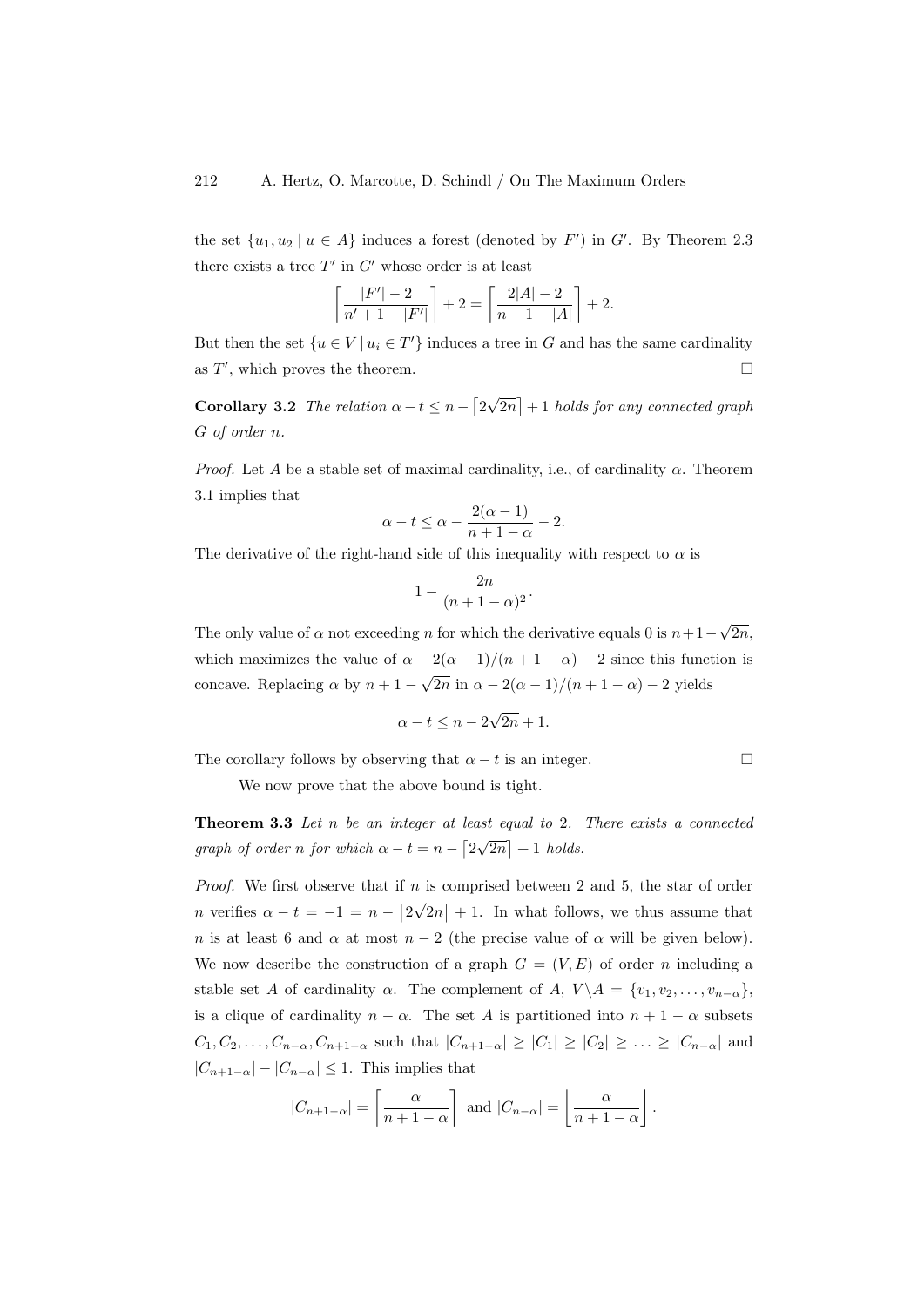For  $1 \leq i \leq n - \alpha$ , there is an edge between  $v_i$  and each vertex in  $C_i$ . Also, there is an edge between any vertex in  $C_{n+1-\alpha}$  and any vertex in the clique  $V \setminus A$ . We observe that the union of  $V \setminus A$  and any singleton  $\{u\}$  with  $u \in C_{n+1-\alpha}$  induces a clique. Since a stable set of  $G$  has at most one member in any clique, its cardinality is at most  $|V| - (|V| - |A| + 1) + 1 = \alpha$ . We conclude that  $\alpha$  is indeed the stability number of G. Also t clearly equals  $n_1 + n_2 + 2$ , where  $n_i = |C_i|$  for  $i = 1, 2$ .

We define b as  $\sqrt{2n}$  and c as  $2n - b^2$ , which implies that  $0 \le c \le 2b$  holds and b is at least 2. Let q and r be such that  $\alpha = q(n+1-\alpha)+r$  and  $0 \le r < n+1-\alpha$ hold. We observe that  $\lceil 2 \rceil$ √  $\boxed{2n}$  equals 2b if c equals 0, 2b + 1 if  $1 \leq c \leq b$ , and  $2b+2$ if  $b+1 \leq c \leq 2b$ . Note also that b and c always have the same parity (i.e., either b and  $c$  are both even or they are both odd).

We now consider five cases.

- 1. If b is even and c equals 0, we choose the value  $n+1-b$  for  $\alpha$ . Then  $n+1-\alpha$ equals b, q equals  $b/2 - 1$  and r equals 1. Then  $n_1 + n_2 + 2$  equals  $2q + 2 = b$ and  $\alpha - t$  equals  $n - 2b + 1$ , which is equal to  $n - \lceil 2$ √  $\boxed{2n}$  + 1 in this case.
- 2. If b is even and  $2 \leq c \leq b$  holds, we choose the value  $n-b$  for  $\alpha$ . Then  $n+1-\alpha$ equals  $b + 1$  and there are two subcases:
	- $q = b/2 2$  and  $r = (c + b)/2 + 2$  if c is smaller than  $b 2$ , and
	- $q = b/2 1$  and  $r = (c b)/2 + 1$  if c equals  $b 2$  or b.

In both cases,  $n_1+n_2+2$  is equal to b and thus  $\alpha-t=n-2b=n-(2b+1)+1$ is equal to  $n - \lceil 2 \rceil$ √  $\boxed{2n}$  + 1.

- 3. If b is even and  $b + 2 \leq c \leq 2b$  holds, we choose the value  $n + 1 b$  for  $\alpha$ . Then  $n + 1 - \alpha$  equals b and there are two subcases again:
	- $q = b/2 1$  and  $r = c/2 + 1$  if c is smaller than  $2b 2$ , and
	- $q = b/2$  and  $r = c/2 b + 1$  if c equals  $2b 2$  or  $2b$ .

In both cases,  $n_1+n_2+2$  is equal to  $b+2$  and thus  $\alpha-t = (n+1-b)-(b+2)$  $n - (2b + 2) + 1$  is equal to  $n - 2$ √  $\boxed{2n}$  + 1.

- 4. If b is odd and  $1 \leq c \leq b$  holds, we choose the value  $n + 1 b$  for  $\alpha$ . Then  $n + 1 - \alpha$  equals b and there are two subcases:
	- $q = (b-3)/2$  and  $r = (c+b)/2+1$  if c is smaller than  $b-2$ , and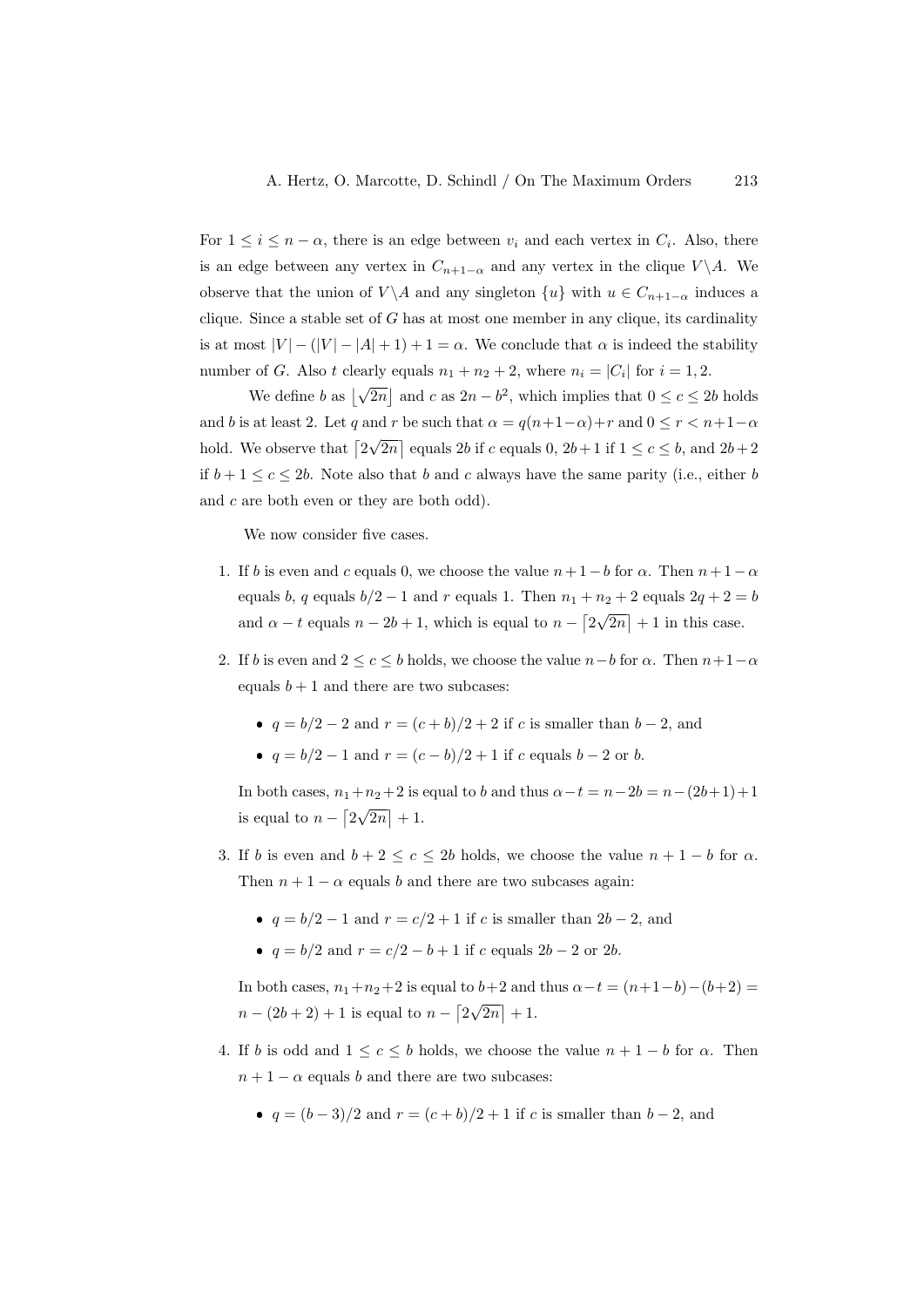•  $q = (b-1)/2$  and  $r = (c - b)/2 + 1$  if c equals  $b - 2$  or b.

In both cases,  $n_1+n_2+2$  is equal to  $b+1$  and thus  $\alpha-t = (n+1-b)-(b+1)$  $n - (2b + 1) + 1$  is equal to  $n - 2$ √  $\boxed{2n}$  + 1.

- 5. If b is odd and  $b+2 \leq c \leq 2b-1$  holds, we choose the value  $n-b$  for  $\alpha$ . Then  $n + 1 - \alpha$  equals  $b + 1$  and there are two subcases:
	- $q = (b-3)/2$  and  $r = (c+3)/2$  if c is smaller than  $2b-1$ , and
	- $q = (b-1)/2$  and  $r = 0$  if c equals  $2b 1$ .

In both cases,  $n_1 + n_2 + 2$  is equal to  $b+1$  and thus  $\alpha - t = (n-b) - (b+1) =$  $n - (2b + 2) + 1$  is equal to  $n - 2$ √  $\boxed{2n}$  + 1.

This completes the proof of the theorem.  $\Box$ 

An extremal graph with  $n = 12$  is displayed in Figure 4. In that case we have  $b = 4$ ,  $c = 8$ ,  $\alpha = 9$ , and  $t = 6$ . The subgraph induced by the black vertices is a tree of maximum order.



Figure 4. Extremal graph for  $n = 12$ .

## 4 CONCLUSION

In this article, we have investigated the difference between the maximum order of an induced forest and that of an induced tree, on one hand, and the difference between the stability number and the maximum order of an induced tree, on the other. In light of the work by Fox, Loh, and Sudakov [5], it would be interesting to extend our results by finding bounds for  $f - t$  and  $\alpha - t$  in certain families of graphs, for instance triangle-free graphs or, more generally,  $K_r$ -free graphs. Note that the extremal graphs presented in this article contain triangles, and that forbidding triangles will likely make the construction of extremal graphs challenging.